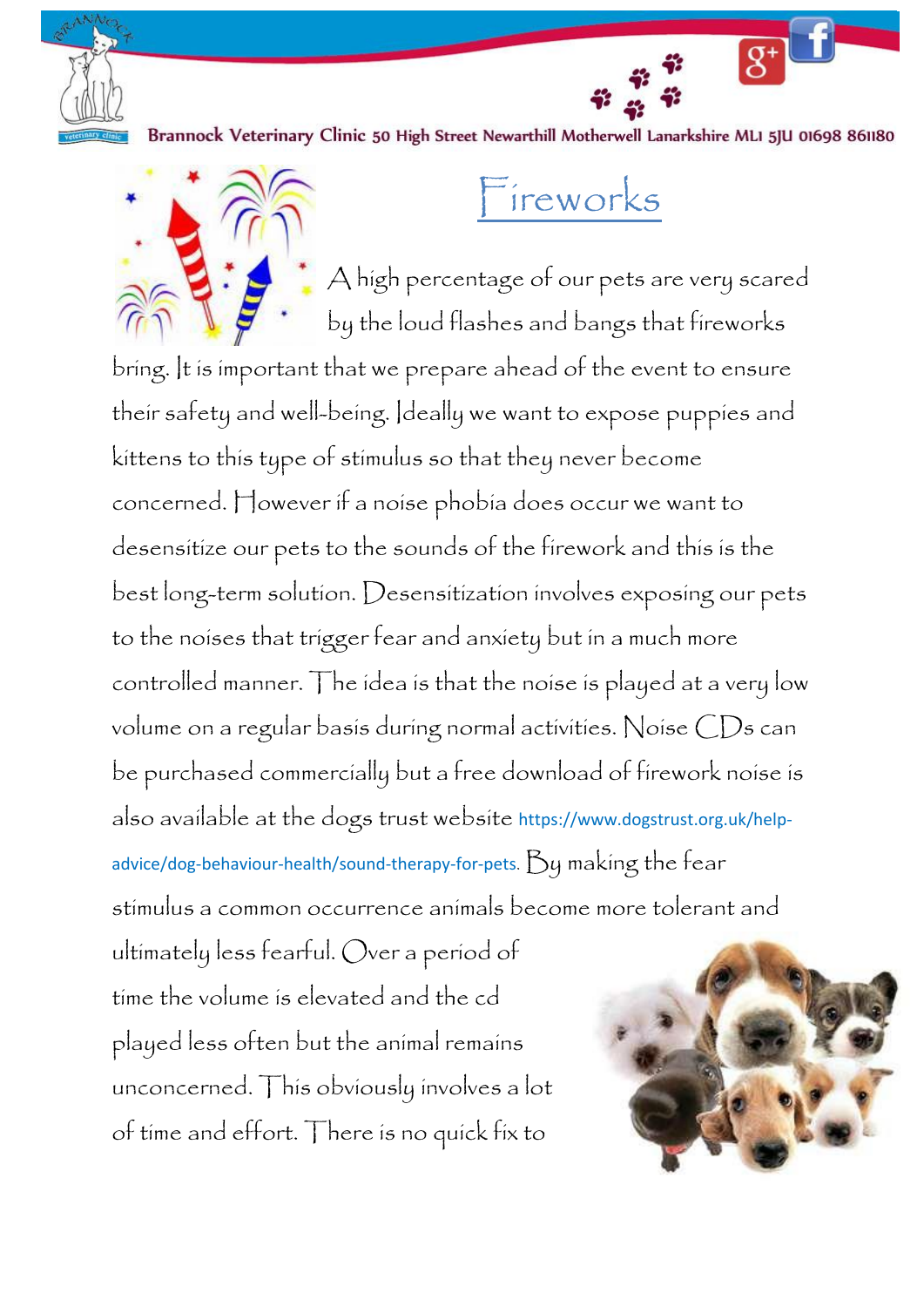

Brannock Veterinary Clinic 50 High Street Newarthill Motherwell Lanarkshire MLI 5JU 01698 861180



firework phobias but there are some things that we can do to help our pets cope.

 $\overline{g^+}$ 

- Provide a den area away from noise- ideally in a darkened area with lots of comfy blankets which they can burrow into.
- Select a room with as few windows as possible
- Prepare this area a few weeks ahead of fireworks and encourage your pet to investigate it – feeding treats or toys
- Animals may well choose their own 'bolthole' and if so then allow them access to it and avoid encouraging them to come out of it. This is a coping mechanism and they will feel safer there.
- Ignore fearful behaviour which may be shown as crying restlessness, pacing or trying to escape as comforting the animal can be seen as a reward and this will escalate the problem.
- Equally do not punish the behaviour as this will only serve to increase stress.
- Stay calm yourself
- Draw curtains and blinds and play music or  $\top\forall$  to mask outside events
- Exercise dogs in daylight hours and ensure that cats are kept in and have access to a litter tray.
- Provide chews or stuffed toys